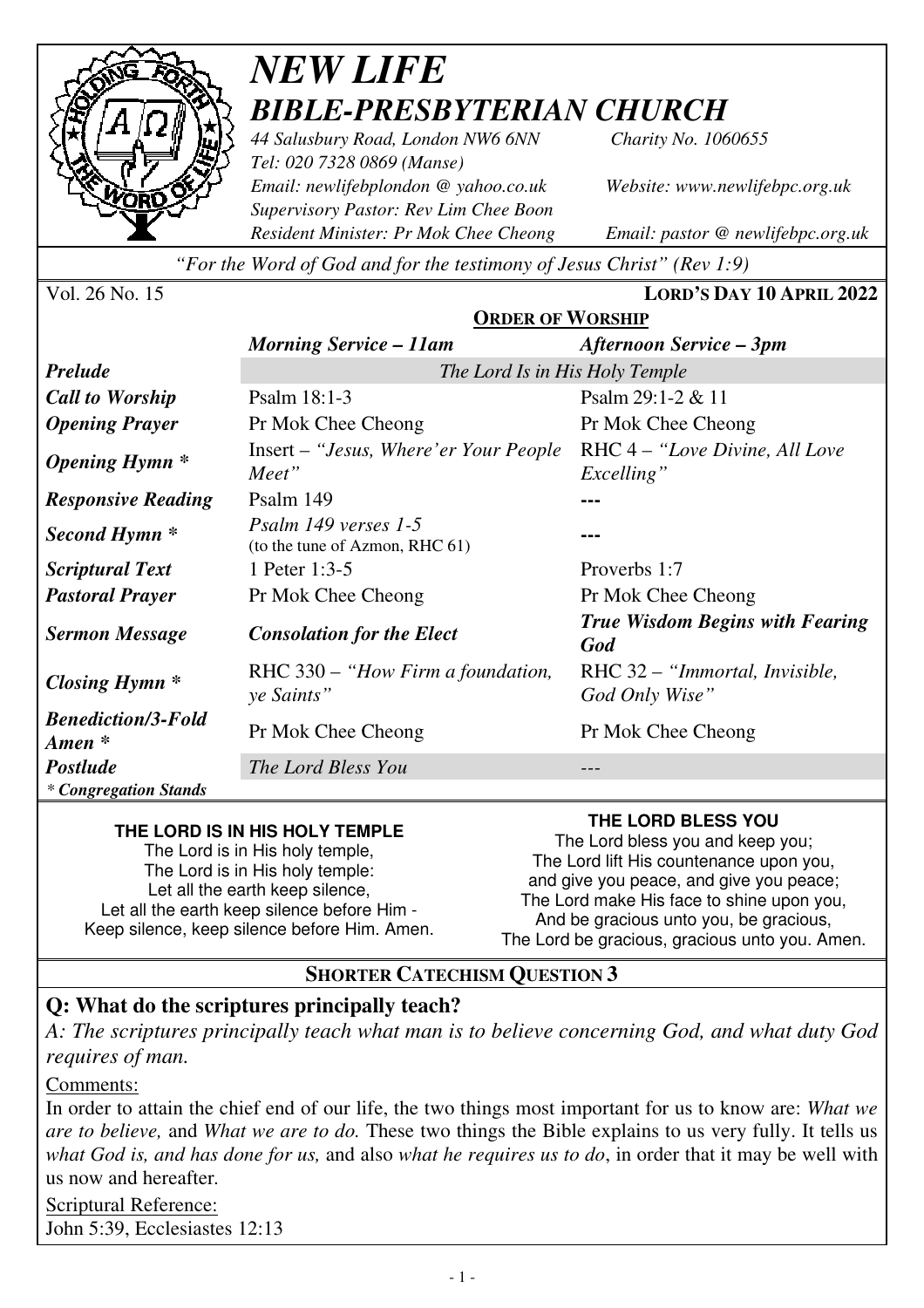# **YOU ARE WHAT YOU DIGEST (SPIRITUALLY)**

#### **INTRODUCTION**

You are not what you eat but rather what you digest. If we merely consume food without digesting it properly or at all it will fail to do us good. If this is true in physical terms it is even more so in spiritual things. We can consume a lot of bible reading by hurriedly squeezing it into our schedule. We hear sermons on a regular basis. We read and listen to lots of Christian content. But it doesn't seem to register a significant impact on our hearts and lives. Not equivalent to the time invested at any rate. Why is that? Simply because we don't digest what we consume. What do we mean by spiritual digestion?

It's something that few people speak about these days, yet it's vital for our spiritual growth. It's called meditation and the Bible speaks about it often. It's not emptying our minds as false methods of meditation suggest. Rather it is filling our mind with biblical truths and getting the benefit from them by taking the time to apply them to ourselves.

God's Word is life and health to us (Proverbs 4:22) and we must feed on it (Hebrews 5:12-14; 1 Peter 2:2; Jeremiah 3:15). Yet, too often before we get a chance to chew and digest our spiritual food we are distracted by something that takes our attention or diverted by something that seems important. We have chronic spiritual indigestion. As John Ball put it, "Without meditation, truths are devoured, not digested." Richard Baxter observed people who could go from sermon to sermon, "are never weary of hearing or reading, and yet have such languishing, starved souls, I know no truer or greater cause than their…neglect of meditation.: They have "appetite, but no digestion."

Baxter put it in quite a striking way: "I think that as a man is but half an hour in chewing and taking into his stomach that meat which he must have seven or eight hours at least to digest; so a man may take into his understanding and memory more truth in one hour than he is able well to digest in many. A man may eat too much, but he cannot digest too well." He doesn't mean mere intellectual engagement with Scripture.

The stomach must prepare the food for the liver and spleen, which prepare for the heart and brain, and so the understanding must take in truths, and prepare them for the will, and it must receive them, and commend them to the affections. While truth is but a speculation swimming in the brain, the soul has not received it, nor taken hold of it. This is the great task in hand, to get these truths from your head to your heart.

It is not just what we eat and how we eat it: our lifestyle and overall condition also affect our digestion. The same is true spiritually. Just as physical failure to digest can cause discomfort, lead to medical complications, disorders and serious disease — spiritual indigestion is particularly damaging.

Meditating on Scripture helps us apply ourselves to the Word with delight and also apply it to ourselves thoroughly. Just as food well digested gives the necessary nutrients and energy to the body, so meditating on the Word absorbs it into our hearts, life and experience so that we practice it. Nathaniel Ranew emphasised that meditation "is like the assimilating or digestion power, by helping to concoct spiritual food and turn it into spiritual nourishment…Meditation highly conduces to this spiritual digestion by its pondering…reasons and incentives as work the heart into compliance and obedience." Edmund Calamy explains this principle further in the following updated extract from his book The Art of Divine Meditation.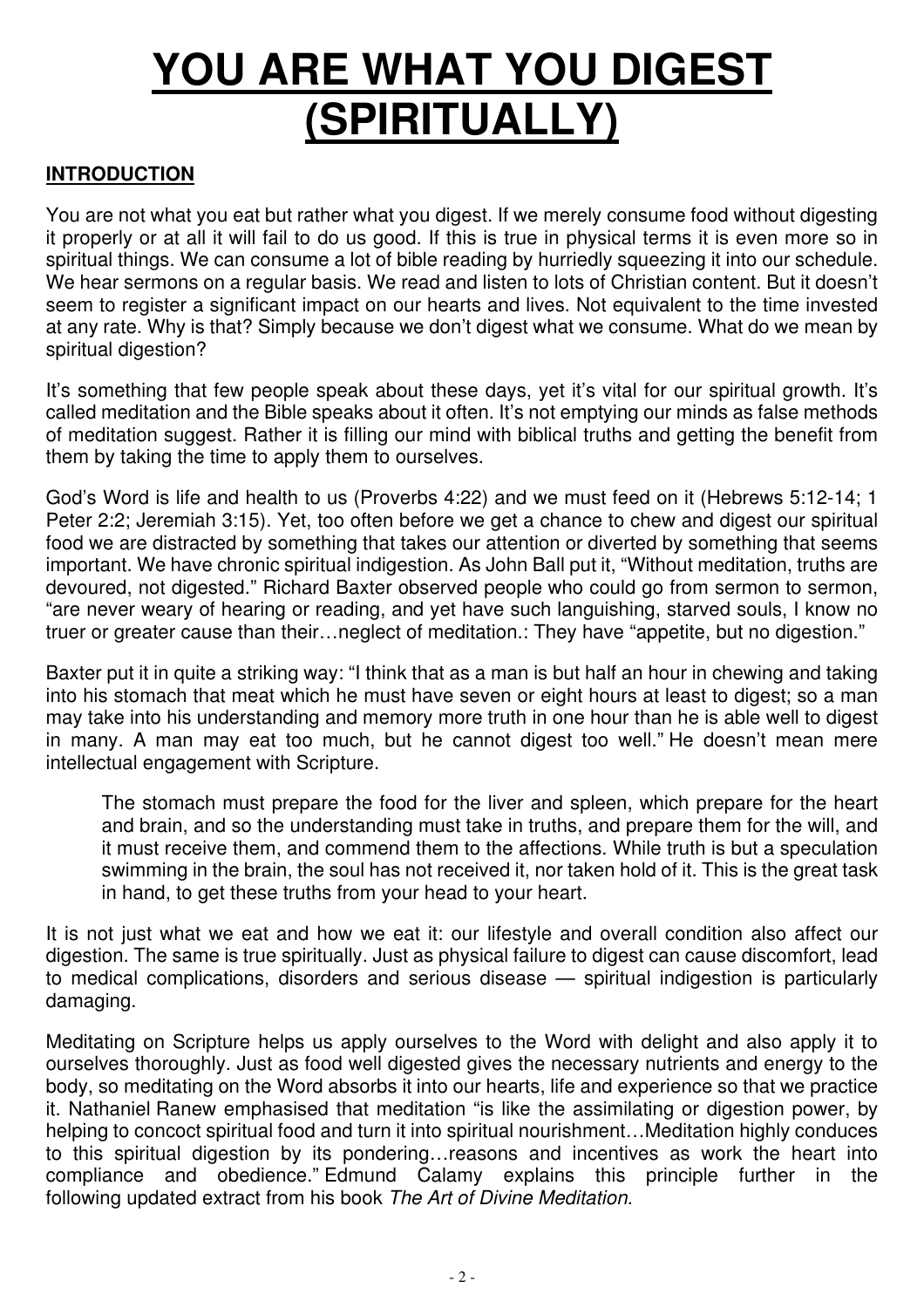#### **1. DIGESTING THE THINGS OF HEAVEN**

This holy meditation is dwelling and abiding on things that are holy. It is not only knowing God and about Christ but dwelling on the things we know. As the bee dwells and abides on the flower to suck out all the sweetness that is in the flower; so we must suck out all the sweetness we can in the things we meditate on.

To meditate is to continue and fix ourselves and our hearts on the things we know. Scripture calls meditation holy musing (Psalm 39:3). It is to commune with our own hearts (Psalm 4:4). It is both communing and consulting with our own hearts or "bethinking" ourselves (as in 1 Kings 8:47). The Hebrew word in 1 Kings 8:47 is: if they will bring back to their hearts or reflect on themselves. Meditation is a reflecting act of the soul by which the soul is carried back to itself and considers all the things that it knows.

Meditation is an inward, spiritual act of the soul by which it looks back on itself and considers all the things that concern its everlasting happiness.

You read in Leviticus 11 of the clean beasts and the unclean beasts. The clean beasts that they were to eat were those that chewed the cud. The unclean beasts were those that did not chew the cud. A meditating Christian is one that chews the cud — chews on the truths of Jesus Christ. They do not only hear good things, but when they have heard them, they chew them over and ruminate on them. This is so that they may be better for digestion and spiritual benefit. An unclean Christian is one that does not chew the cud, does not ruminate and ponder the things of heaven.

#### **2. DIGESTING SERMONS**

The reason why all the sermons we hear do not do us more good is lack of divine meditation. It is the same with sermons as it is with food. It is not having food on your table which will feed you, you must eat it. You must not only eat it but digest it, or else your food will do you no good. So it is with sermons, it is not hearing sermons which will do you good but digesting them by meditation. Pondering what you hear in your hearts will do you good. One sermon well digested, well meditated on is better than twenty sermons without meditation. A little food well digested will nourish a man more than a great deal of food if it is not digested. You know that many hours are required to digest a little food eaten in a short while; so a Christian should be many hours digesting a sermon that they hear in one hour.

Some are sick with a disease, that whatever they eat comes up again immediately, the food never does them any good. This is the same with many of you, you hear a sermon, you go away and never think of it afterwards. This is just like food that you vomit up. Some have a disease that all the food they eat goes through them, it never stays with them. This food never nourishes. So it is surely, with the sermons you hear on weekdays and on the sabbath day. They go through you, you hear them and hear them and that is all you do. You never seek to root them in your hearts by meditation. This is the reason why you are so lean in grace, though you are so full fed with sermons. I am convinced that this is the great reason why we have so many lean, hunger-starved Christians, lean in knowledge and lean in grace. They may hear sermon upon sermon but they digest nothing. They never ponder and meditate on what they hear.

This is what our Saviour Christ speaks of as the seed that was sown by the highway-side. This is someone who hears the Word and never thinks of it after he has heard it. He allows the devil to steal it out of his heart. When the farmer sows the seed in the highway he never plows it, he does not expect that it will come to anything. There are many of you and the sermons you hear are like the seed sown in the highway. You never cover it by meditation, you never think of it when you have heard it. This is the reason you do not get more good by what you hear.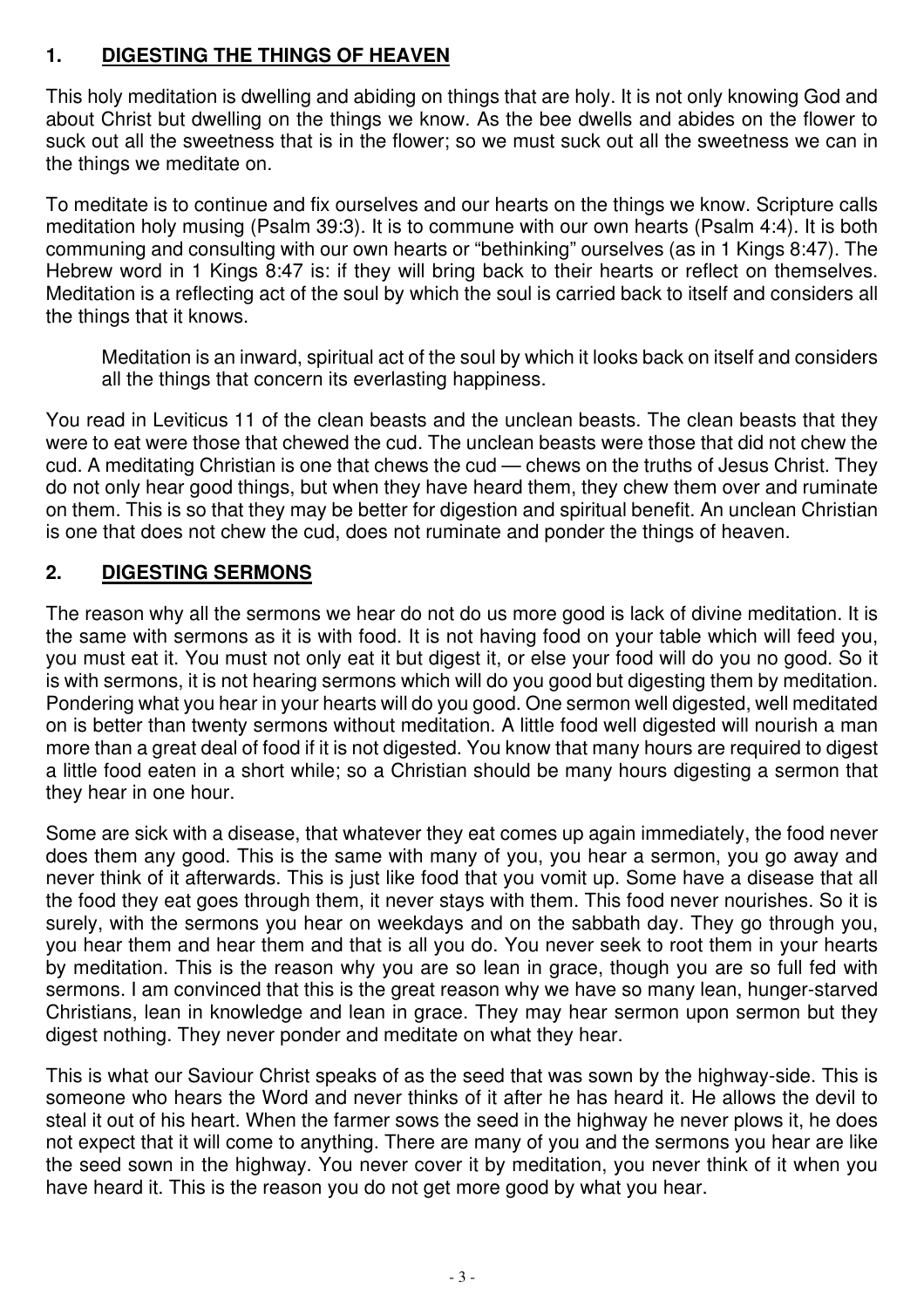#### **3. DIGESTING THE PROMISES**

The reason why the promises of God do not affect your hearts more and you do not taste more sweetness in them is because you do not ponder and meditate on them. The promises of the gospel are like confectionery it you do not chew it but swallow it down whole you will never taste any great sweetness in it. The way to taste the sweetness is to chew it. The promises of God are full of heavenly comfort, but you will never enjoy this comfort unless you chew them by meditation. Unless spices are bruised they never smell sweet. The saints of God live with so little comfort all their lives long, because they do not chew these promises.

This will enable you to rely on the promises for the good of your souls. The reason that the promises are not sweet to you is because you read them but you do not chew them by meditating on them. If you meditated on them they would be sweeter than honey and the honey-comb, especially if join application with meditation. Abraham was the father of the faithful, and he was strong in faith. What made him strong in faith? He did not consider his own body which was now dead nor the deadness of Sarah's womb, but he considered the promise of God (Romans 4:19). The reason why the saints of God are so empty of comforts, hang down their heads and walk so disconsolately is because they consider the deadness of their own souls and their imperfections. But they do not meditate on the promises, the freeness and the riches of them.

#### **4. DIGESTING GOD 'S COMMANDS**

We must so meditate of Christ as to live according to the life of Christ. We must so meditate of God as to obey the commands of God. Meditation must enter three doors: the understanding, the will and affections and practical living. Otherwise it is of no use. The understanding helps the heart and affections like a mother helps a child. She prepares food for the child. She cuts it so that the child may eat it. So, the understanding prepares divine truths for the heart and affections, that the heart may receive, eat and digest them. But if the mother eats the meat and gives nothing to the child, the child may starve. So although the understanding receives the most glorious truths, if it does not convey them to the heart and affections, it is of no benefit.

Many spend their time in meditation as a butterfly feeds on the flower, not to be fruitful and useful. They study and ponder divine things — God and Christ, sin and the promises — but because they do not convey them to the heart and affections, they become neither holier nor better. True meditation is this, when we so meditate on Christ as to be transformed into Him. When we so meditate on God as to love and desire God, rejoice in Him and live according to His commands. When we so meditate on sin as to hate, abhor it, and turn from it. It is to so meditate on the promises as to embrace and receive them.

#### **5. HOW TO DIGEST**

The understanding prepares divine truths for the affections to eat and digest them and to turn them into holy living. You never meditate aright, unless the affections are elevated as well as the understanding. Both heart and head are the parts that must be exercised in the practice of the duty of divine meditation. The work of the head or understanding is serious consideration of the truths we come to meditate on. The work of the heart is increasing in devotion and holiness by these meditations.

I will give you directions to help the understanding and affections in this. Choose a suitable subject or truth to meditate on. Fix your thoughts on it, consider its different aspects. Try to remember all you might have read or heard about it. Think about its causes and effects and the things that are opposed to it. Think about the way that Scripture describes it. Pray to God to get a delight in it.

> - adapted and edited from an article posted on Reformation Scotland (www.reformationscotland.org), dated 22 Feb, 2019